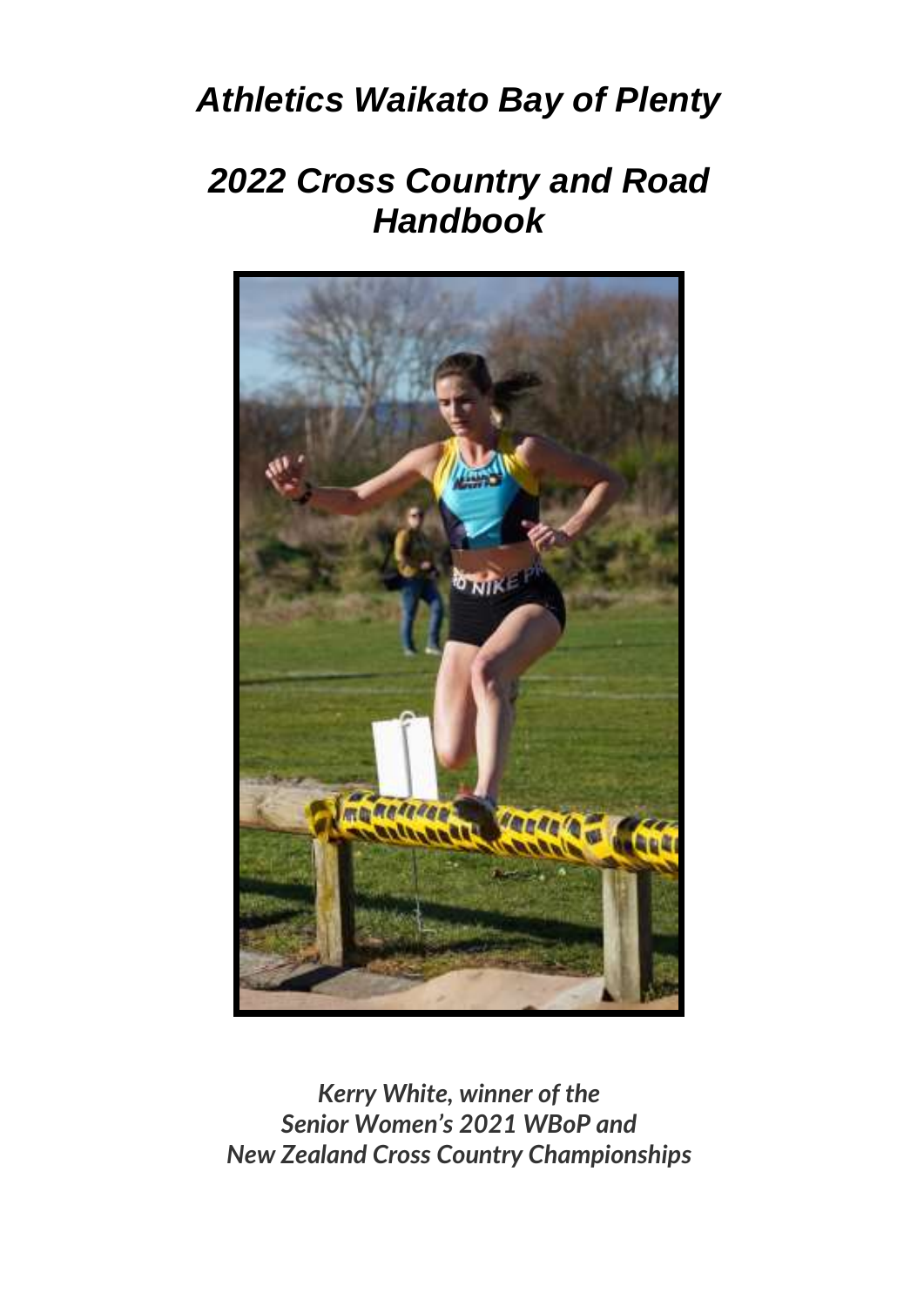#### *Welcome to Athletics Waikato-Bay of Plenty (AWBoP) Cross-Country & Road section*

The information in this Handbook is an attempt to provide you with some basic 'know how' of our Sport's cross-country and road events.

It is not a full and complete guide, but there is information for athletes, clubs, event organisers and referees.

#### *\*\*\*\*\*\*\*\*\*\*\*\*\*\*\*\*\*\*\**

The calendar of events listed relates to events hosted by clubs within the AWBoP Centre, as well as National events. For these events to continue they need the support of athletes**.** Come and test your fitness levels against other athletes.

Social athletes and non-registered athletes can now take part in AWBoP Cross-Country, Road Racing and Mountain Running Championships, but are not eligible for a championship placing.

Athletes wishing to take a championship place **must** be registered with AWBoP as a competitive member through an **affiliated** Club.

#### *\*\*\*\*\*\*\*\*\*\*\*\*\*\*\*\*\*\*\**

The winter months are for all to walk, run, or jog, over farmland, in park-like surroundings, or out on the streets or roads. Come along and see what our winter sport is about. Regular cross-country and road running builds a good base for the summer months and any other sporting interest you may have.

The serious athlete, the slow and the in-between, the young through to the old are welcome. *Bring the family along!* 

#### *\*\*\*\*\*\*\*\*\*\*\*\*\*\*\*\*\*\*\**

For results and information about centre events please see our website:

#### **[www.athleticswaikatobayofplenty.org.nz](http://www.athleticswaikatobayofplenty.org.nz/)**

Also keep updated by liking Athletics Waikato-Bay of Plenty on Facebook.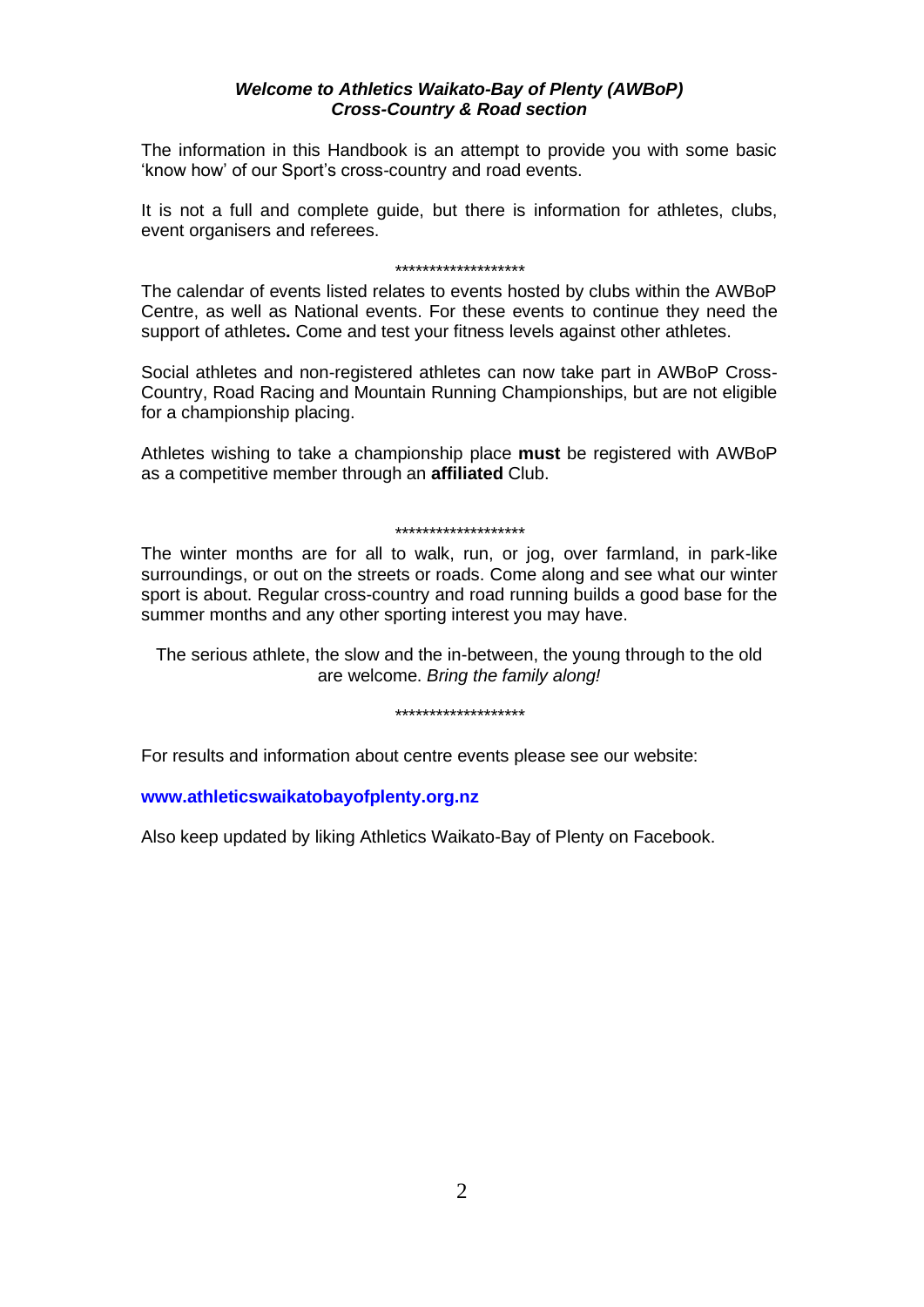## *ATHLETICS WAIKATO-BAY of PLENTY Inc*

## *MANAGEMENT*

| Life Members                | M Oman K Diprose D M Taylor E A Taylor B Addison<br>J Rawnsley G Caddie J Vedder-Price                                                                                                                                   |
|-----------------------------|--------------------------------------------------------------------------------------------------------------------------------------------------------------------------------------------------------------------------|
| President                   | Murray Green                                                                                                                                                                                                             |
| Board                       | Sally Kerr, Tony Rogers, Ashleigh Sando,<br>Monica Robbers, Thomas Refoy-Butler                                                                                                                                          |
| <b>Operations Committee</b> | Kevin Bradley (Track and Field), Criss Strange (Coaching),<br>Malcolm Taylor (Road and Cross Country), Sandra Murray<br>(Children), Andrew Langman (Children), Murray Clarkson (Masters),<br>Heather O'Hagan (Officials) |
| Centre Manager:             | Dianne Rodger<br>PO Box 46, Hamilton 3240<br>Mob: 021 194 0600<br>Email administrator@athleticswbop.org.nz                                                                                                               |

**Minutes are displayed on our website[: www.athleticswaikatobayofplenty.org.nz](http://www.athleticswaikatobayofplenty.org.nz/)**

## *ARBITRATION PANEL*

AWBoP has an Arbitration Panel, which is set up to handle any reported cases of misconduct by Centre athletes.

The current panel is:

John Tylden (convenor), Andrew Langman, Joan Rawnlsey, Murray Clarkson, Brett Addison, Murray Green, Dianne Rodger

## **REFEREES COORDINATOR**

George Caddie *Email*[: geocaddie@xtra.co.nz](mailto:geocaddie@xtra.co.nz)

## **ROAD AND CROSS COUNTRY SELECTORS**

Glenn Sexton, Malcolm Taylor, Steve Rees-Jones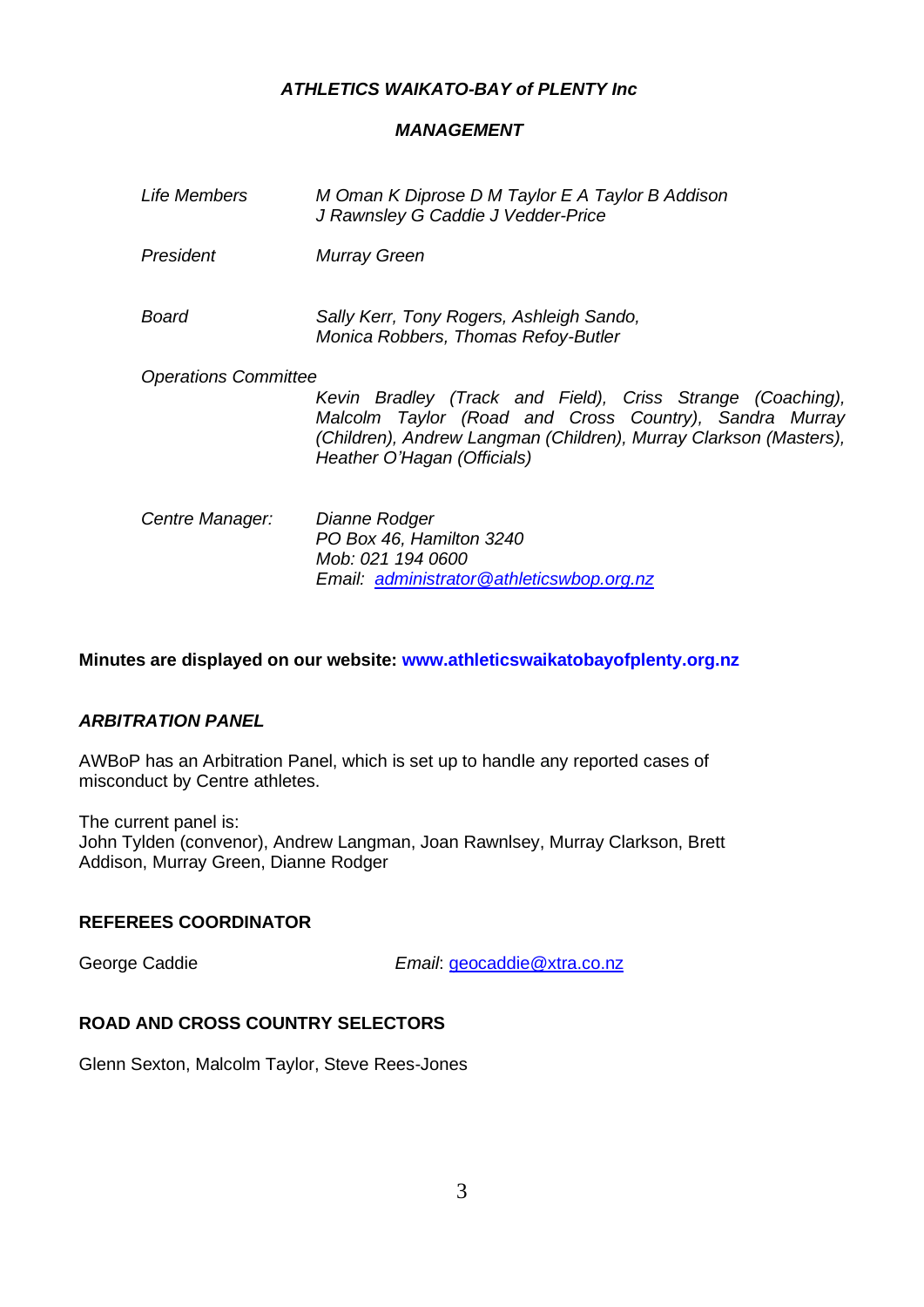## *INDEX*

| AWBoP Management, p 3               | Board, Centre Manager, contacts etc.                                                                                                                                                                                                               |  |  |
|-------------------------------------|----------------------------------------------------------------------------------------------------------------------------------------------------------------------------------------------------------------------------------------------------|--|--|
| Calendar, pp 5 to 7                 | Calendar of events                                                                                                                                                                                                                                 |  |  |
| Event Requirements, pp 8-10         | Sanctioned events<br>Entry form - fees & race results<br>Referees<br>Course setting, measurement &<br>facilities<br>Jury of appeal<br>Privacy Act - Health and Safety Act<br>Traffic management<br>Administration - payment of fees,<br>Volunteers |  |  |
| Championship Distances, p 11        | <b>AWBoP Championship events</b><br>Cross-Country & Road                                                                                                                                                                                           |  |  |
| Club Requirements, p 12             | Annual affiliation fee<br>Athletes' registration & age groups<br>Uniform<br><b>AWBOP Championships eligibility</b>                                                                                                                                 |  |  |
| Athletes, pp 13 to 14               | NZ Champs team selection policy &<br>entries<br>Athlete subsidies<br>Age grades<br>Athlete transfers<br><b>Waikato BoP Masters</b><br><b>School Events</b>                                                                                         |  |  |
| Waikato-Bay of Plenty Masters, p 14 | Details of organisation                                                                                                                                                                                                                            |  |  |
| School Events, p 14                 | Details of organisation                                                                                                                                                                                                                            |  |  |
| Officials Education, p 15           | Who will replace current officials?<br>Who to contact for assistance                                                                                                                                                                               |  |  |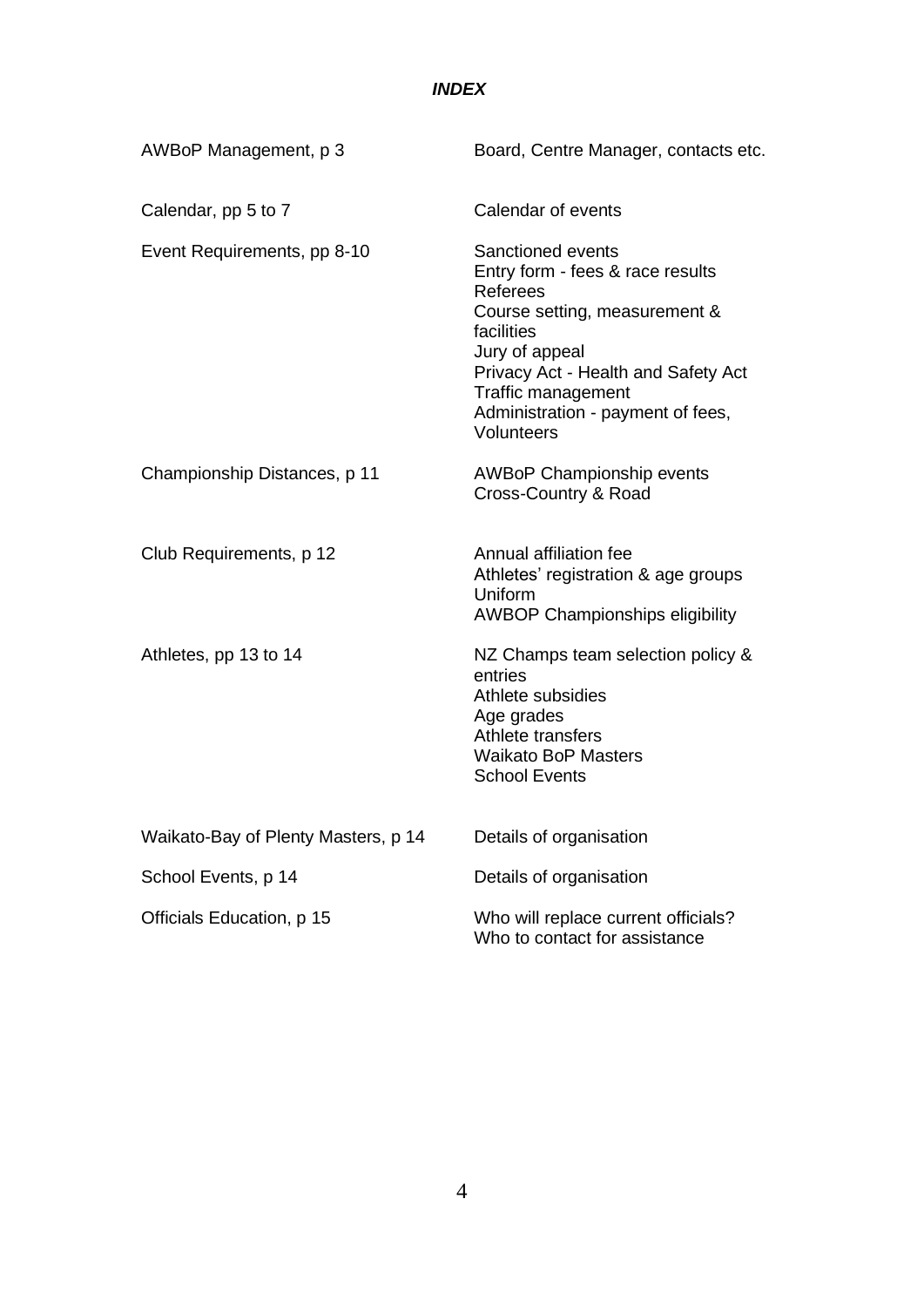# **2022 CALENDAR OF EVENTS**

**April 23 Te Awamutu Athletic Club Fun Run** Te Awamutu Athletic Club PO Box 30, Te Awamutu Murray Green: Ph. 07 8715257 (w), Mob: 0276216608 Email[: teawamutu@paperplus.co.nz](mailto:paperplus@teawamutu.co.nz) Website[: http://www.sporty.co.nz/teawamutuathletics](http://www.sporty.co.nz/teawamutuathletics) **May 15 2022 New Zealand Senior Marathon Championships - Reboot: The Athletes Marathon** Athletics New Zealand:Tel: 09 477 0210, Emai[l:competitions@athletics.org.nz](mailto:competitions@athletics.org.nz) Website and full entry details[: www.athletics.org.nz](http://www.athletics.org.nz/) **May 21 Tauranga Open Cross-Country, Waipuna Park, Tauranga**  Athletics Tauranga, PO Box 2376, Tauranga 3140 Malcolm Smith Tel: 0276943888 Email[: malcolm.sarah@xtra.co.nz](mailto:malcolm.sarah@xtra.co.nz) Website[: www.taurangaramblers.co.nz](http://www.taurangaramblers.co.nz/) **May 24 Central Zone Secondary Schools Cross Country, Hamilton Event Organiser TBC May 26 King Country, South/West Waikato Zone Secondary Schools Cross Country, Piopio Event Organiser Piopio College May 30 Bay of Plenty Secondary Schools Cross Country** Waipuna Park, Tauranga **Event organiser: Tauranga Boys College May 31 Thames Valley Zone Secondary Schools Cross Country, Ngatea Event organiser Hauraki Plains College Jun 8 Waikato-Bay of Plenty Secondary Schools Cross-Country Champs, Ngatea** WBoP Secondary Schools Athletics Assn [www.wsss.org.nz/athletics/cross](http://www.wsss.org.nz/athletics/cross-country/)[country/](http://www.wsss.org.nz/athletics/cross-country/) **Jun 18 NZSS Cross-Country Champs, Nelson to 19** New Zealand Secondary Schools Athletics Assn Emai[l:oe@nzssaa.org.nz](mailto:oe@nzssaa.org.nz) Websit[e:www.nzssaa.org.nz](http://www.nzssaa.org.nz/) **Jul 2 North Island Cross-Country Championships, Spa Thermal Park, Taupo**  Taupo Harrier Club PO Box 1112 Taupo 3351 Noel Bennett: Ph:07 378 3543, 027 758 3410 Emai[l:noel.bennett@slingshot.co.nz](file:///C:/Users/stephenr/AppData/Local/Microsoft/Windows/INetCache/helend/AppData/Local/Microsoft/Windows/Temporary%20Internet%20Files/Content.Outlook/AppData/Local/Microsoft/Windows/Temporary%20Internet%20Files/AppData/Local/Microsoft/Windows/Temporary%20Internet%20Files/helend/AppData/Local/Microsoft/Windows/Temporary%20Internet%20Files/Content.Outlook/QCPBM239/noel.bennett@slingshot.co.nz) Website[: www.taupoharriers.com](http://www.taupoharriers.com/) **Jul 16 Waikato-Bay of Plenty XC Championships, Ray Boord Park, Rotorua** Hosted by: Lake City Athletic Club Entries will be online only Email[: administrator@athleticswbop.org.nz](mailto:administrator@athleticswbop.org.nz) Website[: www.athleticswaikatobayofplenty.org.nz](file:///C:/Users/stephenr/AppData/Local/Microsoft/Windows/INetCache/helend/AppData/Local/Microsoft/Windows/Temporary%20Internet%20Files/Content.Outlook/AppData/Local/Microsoft/Windows/Temporary%20Internet%20Files/AppData/Local/Microsoft/Windows/Temporary%20Internet%20Files/helend/AppData/Local/Microsoft/Windows/Temporary%20Internet%20Files/Content.Outlook/QCPBM239/www.athleticswaikatobayofplenty.org.nz)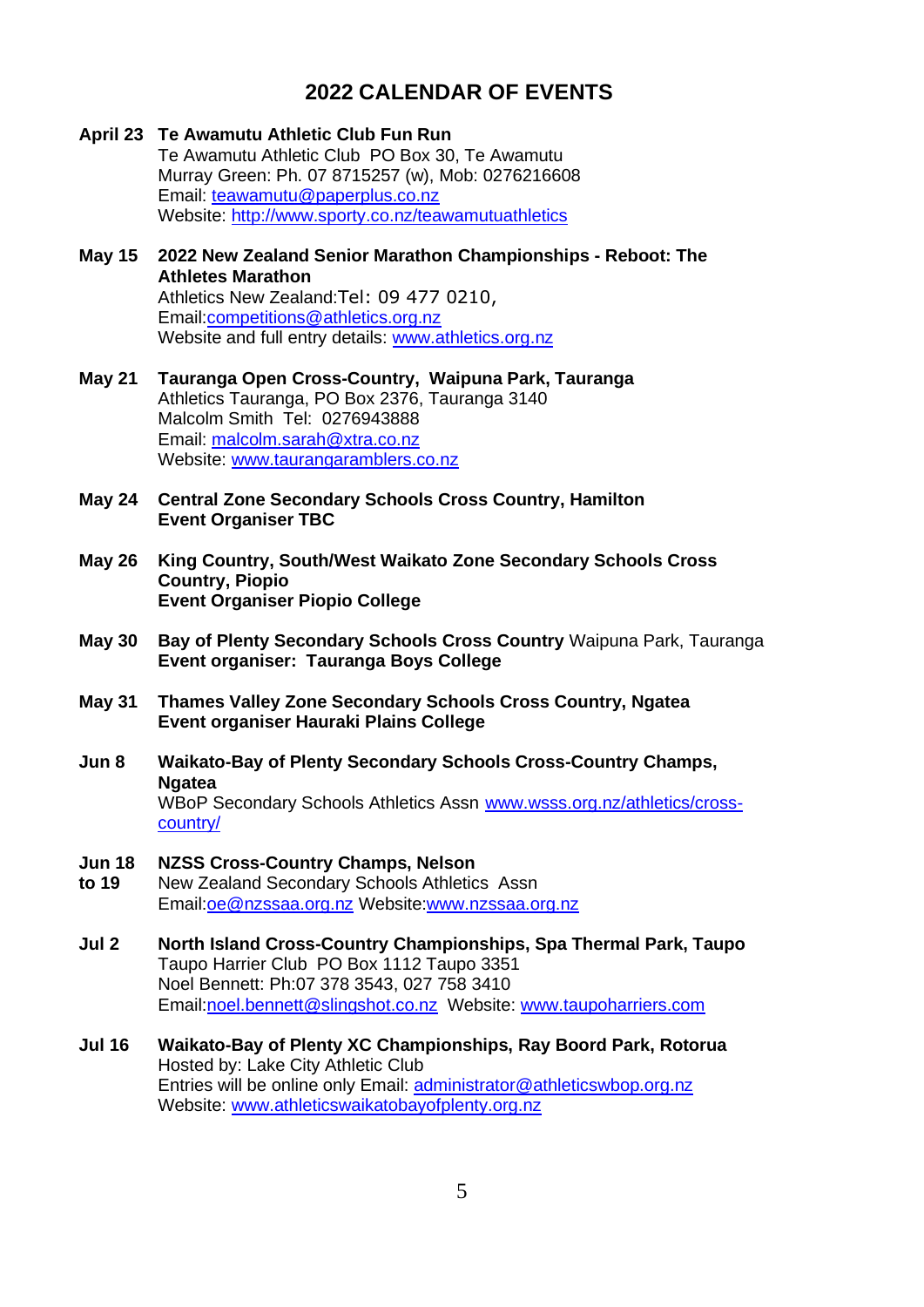- **Jul 30 Athletics NZ Cross-Country Championships, Spa Thermal Park, Taupo** Athletics New Zealand:Tel: 09 477 0210, Emai[l:competitions@athletics.org.nz](mailto:competitions@athletics.org.nz) Website and full entry details[: www.athletics.org.nz](http://www.athletics.org.nz/)
- **Aug 20 Athletics NZ Mountain Running Champs, Deer Park Heights, Queenstown** Athletics New Zealand: Ph: 094770210, Email: [competitions@athletics.org.nz](mailto:gareth@athletics.org.nz) Website and full entry details[: www.athletics.org.nz](http://www.athletics.org.nz/)
- **Aug 21 Waikato-Bay of Plenty Road Race Championships, Architectural Glass Products site, 137 Swayne Road, Cambridge**  Entries will be online only. Email[: administrator@athleticswbop.org.nz](mailto:administrator@athleticswbop.org.nz) Website[: www.athleticswaikatobayofplenty.org.nz](file:///C:/Users/stephenr/AppData/Local/Microsoft/Windows/INetCache/helend/AppData/Local/Microsoft/Windows/Temporary%20Internet%20Files/Content.Outlook/AppData/Local/Microsoft/Windows/Temporary%20Internet%20Files/AppData/Local/Microsoft/Windows/Temporary%20Internet%20Files/helend/AppData/Local/Microsoft/Windows/Temporary%20Internet%20Files/Content.Outlook/QCPBM239/www.athleticswaikatobayofplenty.org.nz)
- **Sep 3-4 AIMS Games Cross-Country & Relay, Tauranga (Yr 7 & 8 school students)** Sport Bay of Plenty, PO Box 13355, Tauranga Vicki Semple:Ph: 07 578 0016 Ext 805, Mob 027 290 0122 Emai[l:vickis@sportbop.co.nz](mailto:vickis@sportbop.co.nz)
- **Sep 4 Athletics NZ Road Championships, New Zealand Campus of Innovation & Sport (NZCIS), Upper Hutt** Athletics New Zealand: Tel: 09 477 0210 Emai[l:competition@athletics.org.nz](mailto:competition@athletics.org.nz) Website and full entry details[: www.athletics.org.nz](http://www.athletics.org.nz/)
- **Sep 11 Red Stag Redwood Forest Relay Lake City Athletic Club**, PO Box 2136, Rotorua Email: admin@lakecity.co.nz Website: https://lakecity.co.nz/forestrelay
- **Sept 17 The 58th Rotorua Marathon (includes 2022 NZ Masters Marathon Championships) - plus off road half marathon, 10km and 5.5km for runners/walkers ~ also** *includes the AWBoP Marathon Championships* Email[: info@rotoruamarathon.co.nz](mailto:info@rotoruamarathon.co.nz) Website[: www.rotoruamarathon.co.nz](http://www.rotoruamarathon.co.nz/)
- **Oct 1 Athletics NZ Road Relay Championships, Christchurch** Emai[l:competitions@athletics.org.nz](mailto:competitions@athletics.org.nz) Website and full entry details[: www.athletics.org.nz](http://www.athletics.org.nz/)
- **Oct 16 Cambridge Half Marathon (incl. New Zealand and AWBOP Half Marathon Champs)**  Cambridge Athletic & Harrier, PO Box 245, Cambridge 3450 Paul Signal: 07 823 0044 Email: pvnbsignal@xtra.co.nz Website[: http://www.sporty.co.nz/cahcnz](http://www.sporty.co.nz/cahcnz)
- **Oct 16 Athletics NZ Trail Running Championships, Christchurch** Emai[l:competitions@athletics.org.nz](mailto:competitions@athletics.org.nz) Website and full entry details[: www.athletics.org.nz](http://www.athletics.org.nz/)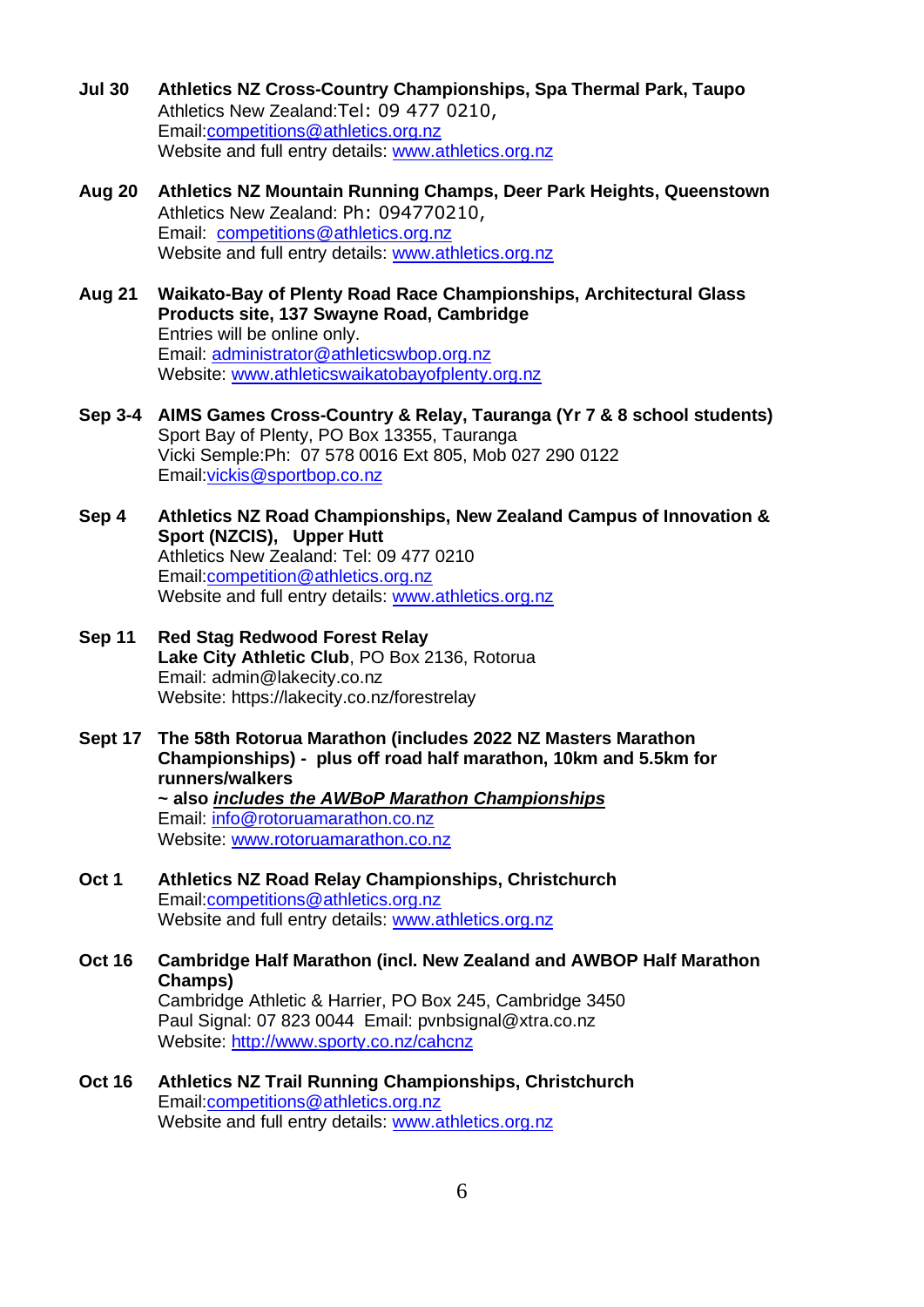- **Nov 20 Julian's Berry Farm and CafeToi's Challenge, Whakatane** Whakatane Athletic & Harrier, PO Box 142, Whakatane, 3158, William Doney: Ph: 07 307 0042/Mob 027 498 1986 Email: [covenant.joinery@gmail.com](mailto:covenant.joinery@gmail.com) Website[: www.wahc.co.nz](http://www.wahc.co.nz/)
- **Nov 20 The Rotorua OffRoad Trail Run/Walk - Half Marathon, 10km, 5km and Little Devils Race** Event Promotions*,* PO Box 324, Rotorua 3040 Ph: 07 348 3301 Emai[l:info@eventpromotions.co.nz](mailto:info@eventpromotions.co.nz) Website: [www.eventpromotions.co.nz](http://www.eventpromotions.co.nz/)
- **Dec 26 King & Queen of the Mountain, Mt Maunganui**  Website[: www.taurangaramblers.co.nz](http://www.taurangaramblers.co.nz/)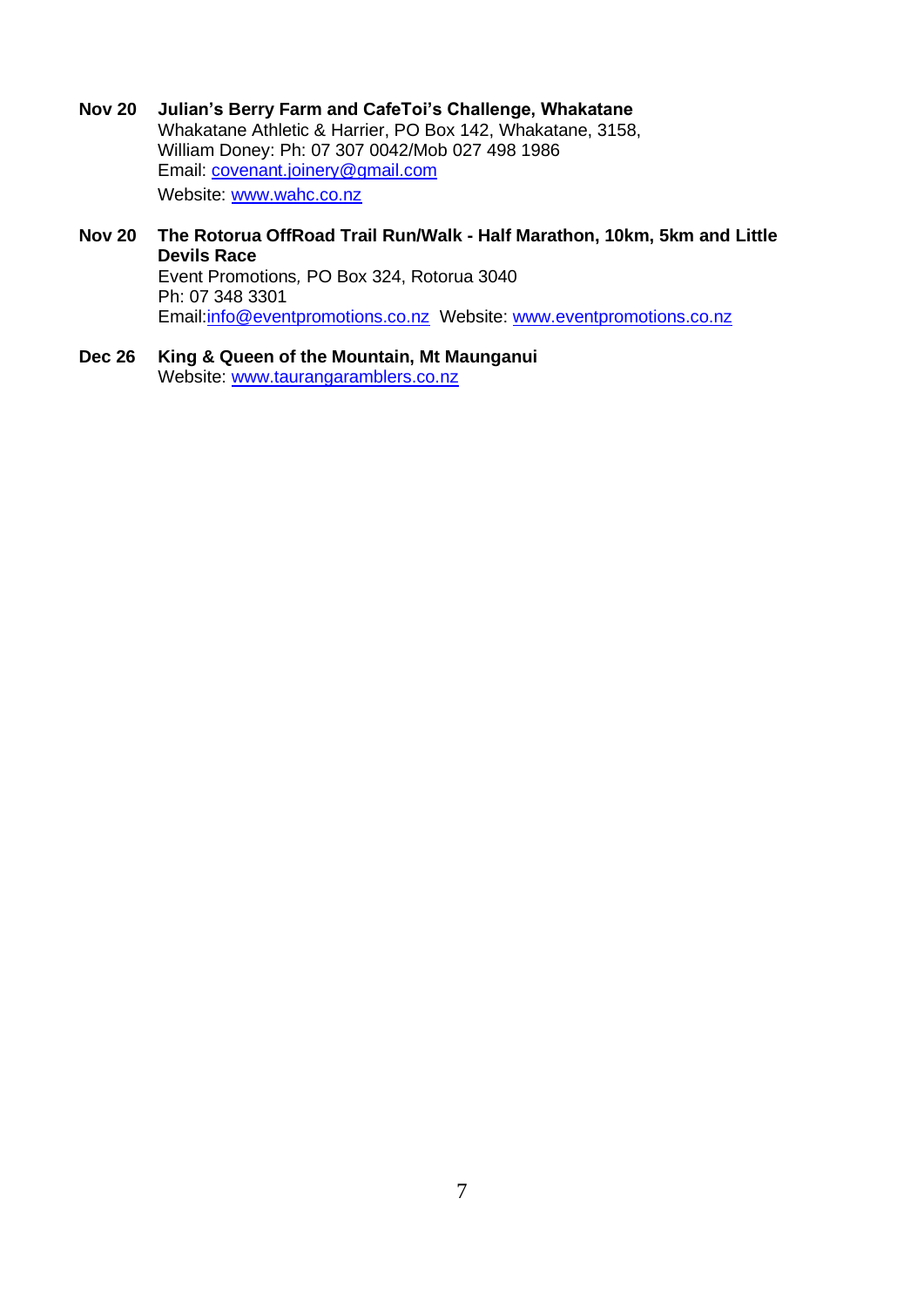## *REQUIREMENTS WHEN ORGANISING AN EVENT*

## **Sanctioned Events**

Sanctioned events are run under the competition rules of Athletics New Zealand, and receive the following benefits:

- Event management assistance, including access to Athletics New Zealand competition rules.
- Public liability Insurance Cover
- Support from Athletics New Zealand members.

### **Entry Forms and Fees**

- Include the following words on the front of the entry form: The event is an AWBoP sanctioned event with the sanction number issued by AWBoP i.e. WBP 000
- Accepted entries will not be transferred to another athlete unless approved by the event organising committee.
- For all events organised by clubs affiliated with Athletics New Zealand (including fun runs with an entry fee greater than \$6.00) a competition fee / levy of \$3 per person entered (excluding children Grade 14 and under) is payable to AWBoP within 21 days of holding the event.
- Include contact name, phone number, or email address on the entry form.

## **Course Setting**

- All courses should be clearly marked, so that competitors do not run off course. Taping is desirable on corners, especially on the inside. On cross-country courses, a single marker indicates that the competitor is to run within five (5) metres of the marker.
- Double markers indicate the competitor is to run between the markers.
- Road courses: the course should be measured on the shortest possible route that a competitor is able to follow on the section of road permitted for competition. It should accordingly be clearly marked.
- Set up a race finish chute to keep spectators separate from competitors, and to assist with the recording of finishers.

## **Health and Safety**

• Full consideration must now be given to Health and Safety legislation at sanctioned events. Please see our website for a risk plan covering winter events, which can be used as a quide: [www.athleticswaikatobayofplenty.org.nz/Activities/Road-Cross-Country](http://www.athleticswaikatobayofplenty.org.nz/Activities/Road-Cross-Country)

## **Course measurement**

- Road courses are to be measured by a graded course measurer.
- When planning a road event, check with your local Council for any Traffic Management requirements. If State Highways are being used or crossed, Transit New Zealand approval must also be sought.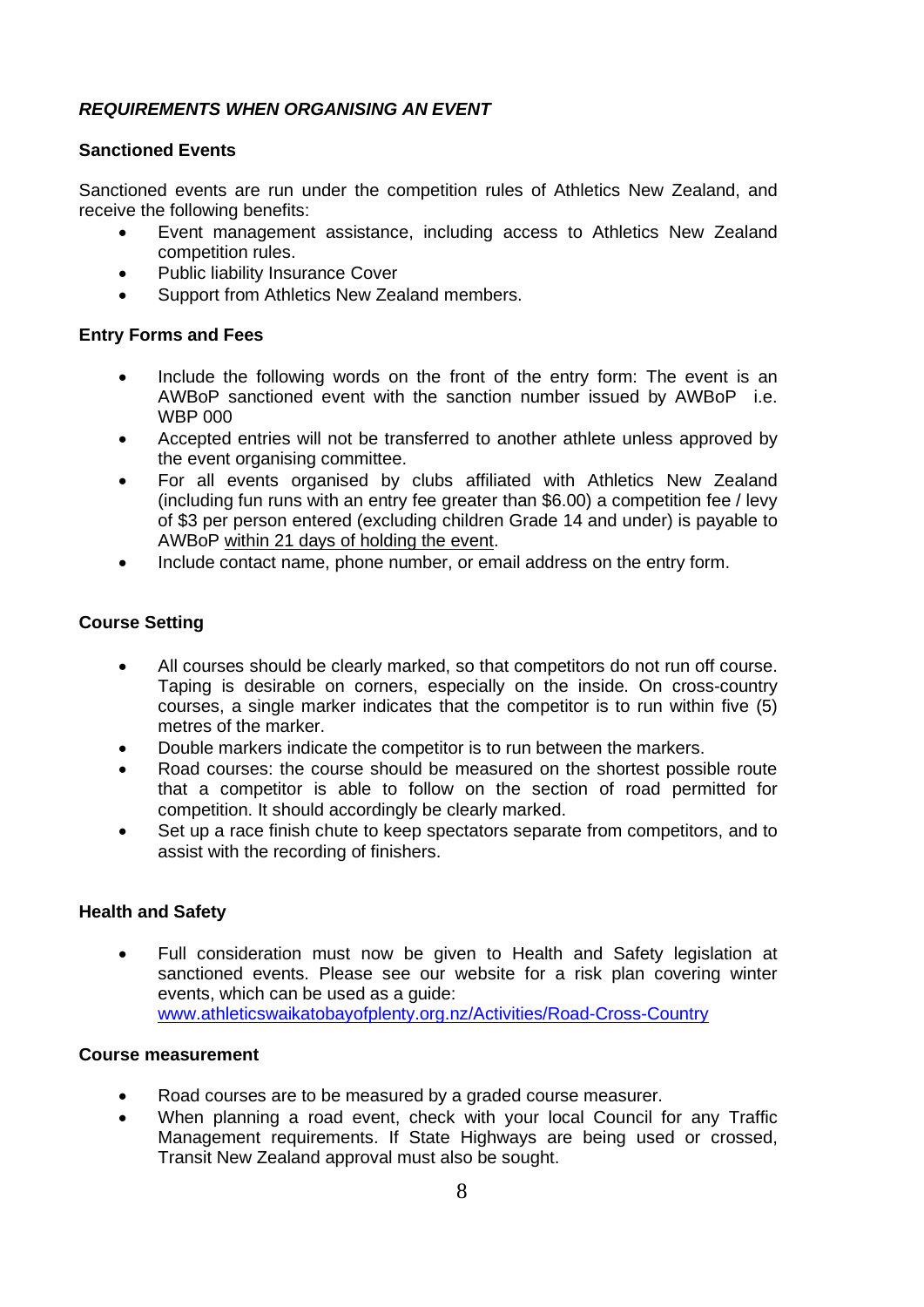#### **At the event**

- Display a race map and programme at race headquarters.
- Have a loudspeaker system available.
- Provide drink stations at the finish, and on course for longer events.
- Provide toilet facilities and appropriate medical assistance; e.g. First Aid kit, St John, nurse, or doctor. If using St. John's, booking well in advance is recommended.
- A preliminary set of results should be displayed as soon as possible after the event has concluded.

## **Race results**

- Send copy of results to Centre administrator for placement on the AWBoP website
- Send results/story/photographs to local media.

| Websites: Athletics Waikato-BoP | www.athleticwaikatobayofplenty.org.nz |
|---------------------------------|---------------------------------------|
| Athletics New Zealand           | www.athletics.org.nz                  |

## **REFEREES**

#### **Who is qualified to act as a Referee?**

The list shown at the bottom of page 5 of the Personnel Directory is not complete but indicates some of the Referees currently available. Every AWBoP sanctioned event requires a Referee. These are appointed by the referee's coordinator prior to the event.

#### **What is a Referee required to do?**

Referee(s) are to ensure the event is conducted in accordance with Athletics New Zealand rules. They are also the representative of AWBoP and are required to give a written report on the general conduct of the event to AWBoP.

#### **Duties**

Referee(s) should inspect the course, then discuss with the organisers any deficiencies found in its marking, marshalling, start-and-finish arrangements, and any safety aspects. The organisers should make any changes that can reasonably be done at short notice, especially where safety is a concern - the responsibility for these matters rest with the Event organisers.

Referee/s shall decide what action (if any) is to be taken for any breach that they might observe of the rules of competition. In the event of a report or protest regarding an infringement, that they have **not** observed, the Referee/s may make enquiries, and shall decide what action (if any) is to be taken.

Referee/s decide any dispute about eligibility, calculation of team points, judges placing, times, etc.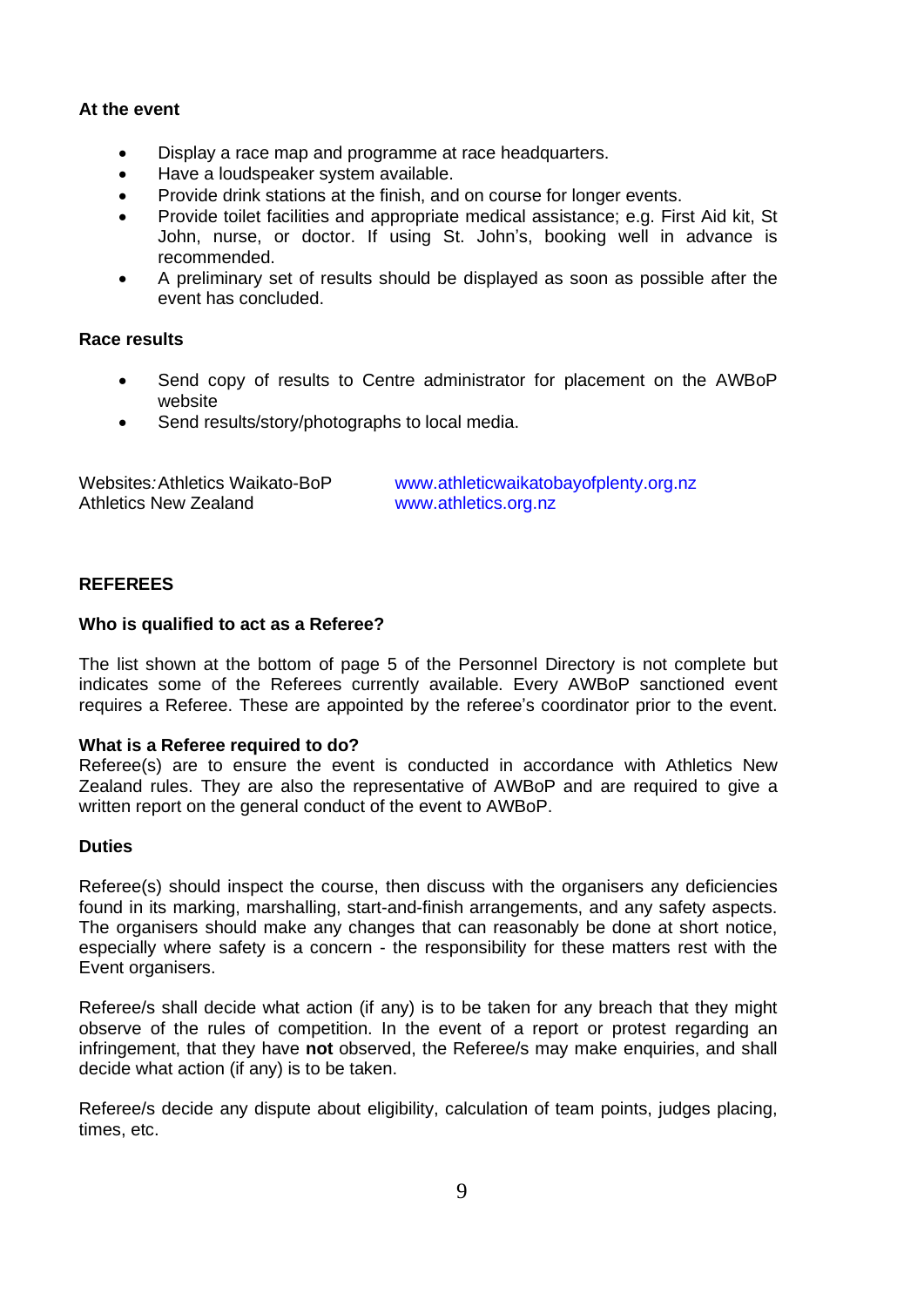Any contentious matters will be discussed and if need be, a report will be taken to the next AWBoP Operation Committee meeting.

#### **Identification**

Safety vests marked '**REFEREE'** are held by the Referee's Co-ordinator. The appointed referee should make their presence known to the announcer and advise competitors who have any queries to contact them at the announcers' position **prior** to the event.

## **JURY OF APPEAL**

Club and Event Organisers should have available a three-person arbitration panel to deal with protests. This is particularly important if holding a major open event. (Refer to World Athletics Rulebook: No.12 - page 32 for further information).

## **PRIVACY ACT ~ HEALTH AND SAFETY ACT**

Be aware that these two pieces of legislation may have implications for the way in which you organise your event. All clubs should familiarise themselves with the Health and Safety Act.

#### **VOLUNTEERS**

Don't forget to thank your volunteers and officials for their part in assisting with your event and consider reimbursing Referees their travel expenses.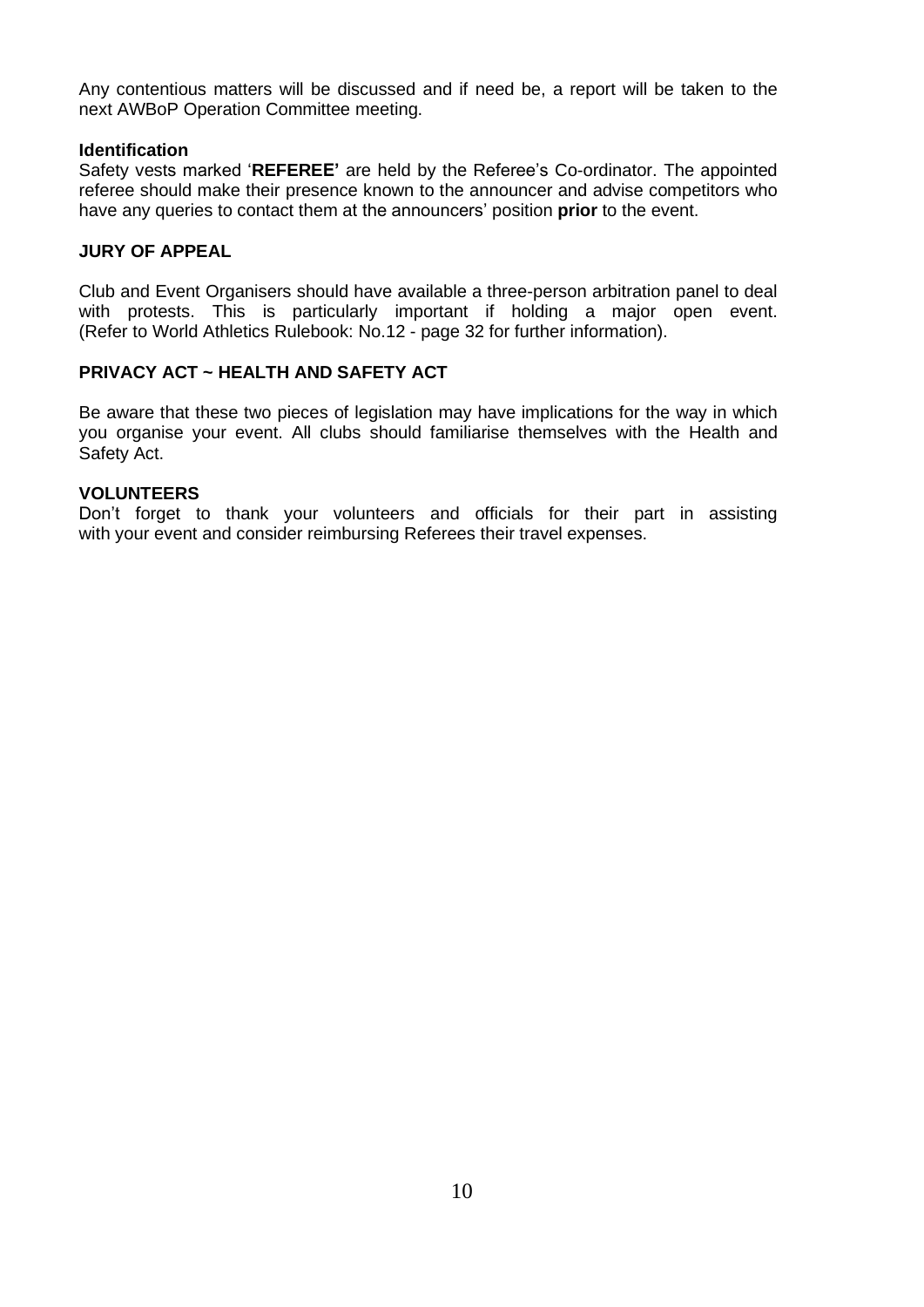## *ATHLETICS WAIKATO-BAY of PLENTY CROSS-COUNTRY & ROAD CHAMPIONSHIP DISTANCES*

Note that in some instances grades that race over the same distances will be combined into one race, with grade placings separated in the results.

## **Cross-Country**

| <b>Masters</b><br>Men   | 35-64                | 8km              | Women U20         | 18,19 yrs    | 6km             |
|-------------------------|----------------------|------------------|-------------------|--------------|-----------------|
| <b>Masters</b><br>Men   | 65 Plus              | 6km              | Men U18           | 16, 17 yrs   | 6km             |
| <b>Masters</b><br>Women | $35 - 49$<br>50 plus | 6km<br>6km       | Women U18         | 16, 17 yrs   | 5km             |
| Senior Men              | 20-34 yrs            | 10 <sub>km</sub> | Boys/Girls<br>U16 | 14, 15 yrs   | 4km             |
| Senior<br>Women         | 20-34 yrs            | 10 <sub>km</sub> | Boys/Girls<br>U14 | 12, 13 yrs   | 3 <sub>km</sub> |
| Men U20                 | 18, 19 yrs           | 8km              | Boys/Girls<br>U12 | 11 and under | 2km             |

## **Road Running**

| <b>Masters</b><br>Men   | 35 plus    | 10 <sub>km</sub> | Men U18        | 16, 17 yrs   | 6km             |
|-------------------------|------------|------------------|----------------|--------------|-----------------|
| <b>Masters</b><br>Women | 35 plus    | 5km              | Women U18      | 16, 17 yrs   | 5km             |
| Senior Men              | 20-34 yrs  | 10 <sub>km</sub> | Boys/Girls U16 | 14, 15 yrs   | 4km             |
| Senior<br>Women         | 20-34 yrs  | 10 <sub>km</sub> | Boys/Girls U14 | 12, 13 yrs   | 3 <sub>km</sub> |
| Men U20                 | 18, 19 yrs | 8km              | Boys/Girls U12 | 11 and under | 2km             |
| Women U20               | 18, 19 yrs | 5km              |                |              |                 |

# **Road Race Walking**

| Masters Men   | 35 plus   | 10 <sub>km</sub> | Senior Women<br>Men U18 | 20-34 yrs | 10 <sub>km</sub> |
|---------------|-----------|------------------|-------------------------|-----------|------------------|
| Masters Women | 35 plus   | 10 <sub>km</sub> | Men U20                 | 18,19 yrs | 5km              |
| Senior Men    | 20-34 yrs | 10 <sub>km</sub> | Women U20               | 18,19 yrs | 5km              |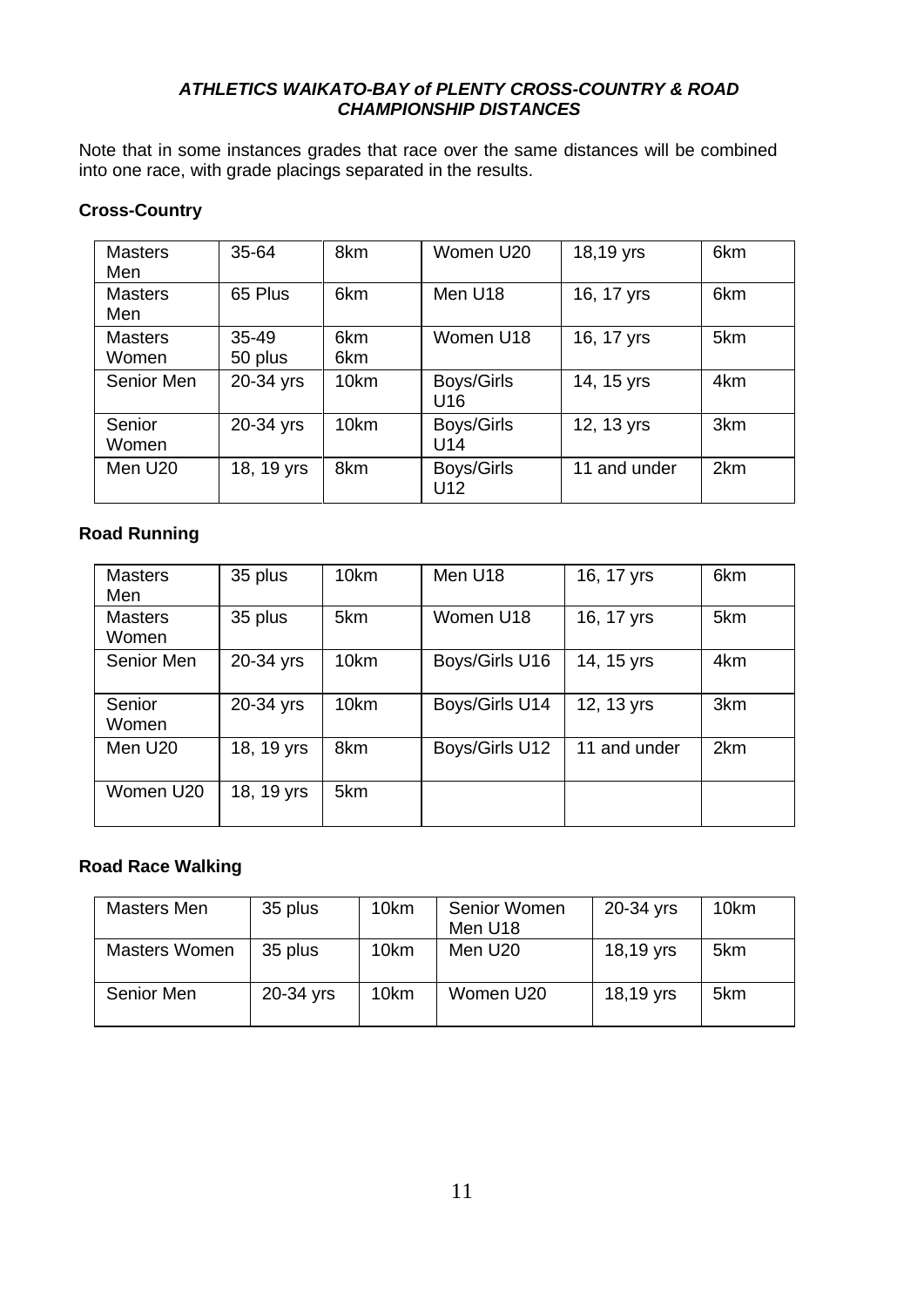## *CLUB REQUIREMENTS*

### **Club Affiliation Fee**

Every club must pay an annual Affiliation Fee to Athletics New Zealand (due April) *NB: Athletes will NOT be registred until the affilation fee is paid.*

#### **Athlete Registration**

Registration fees are payable to both Athletics New Zealand and AWBoP. The AWBoP fee is \$5 for Under 5, \$10 for 5/6 year olds and \$15 for each athlete aged 7 and over. For further enquiries regarding registrations please contact Athletics Waikato-Bay of Plenty: administrator@athleticswbop.org.nz.

Registration covers the period 1st April 2022 to 31st March 2023

## **Age Groups**

All age groups (other than Masters) are as at 31 December 2022. Masters ages are on race day, and their competition is recorded in 5-year age groups (unless race entry forms state otherwise).

| Masters Men/Master Women            | 35 plus    | Boys/Girls U16 | 14,15 yrs    |
|-------------------------------------|------------|----------------|--------------|
| Senior Men/Women                    | 20-34 yrs  | Boys/Girls U14 | 12, 13 yrs   |
| Junior Men U20/<br>Junior Women U20 | 18, 19 yrs | Boys/Girls U12 | 11 and under |
| Youth Men U18/<br>Youth Women U18   | 16, 17 yrs |                |              |

## *ATHLETES -* **Uniform**

Club uniforms are only compulsory in Waikato-Bay of Plenty Championships. Where there is a team's competition, all team members **must** wear the same uniform.

In events where race numbers are a requirement, these should be worn on the front of the athlete's clothing (unless otherwise requested by race organisers).

#### **AWBOP CHAMPIONSHIP ELIGIBILITY**

Athletes competing in AWBoP Cross-Country, Road Racing and Mountain Running Championships **must** be registered for the current season (i.e. they must be registered from **1 st April 2022.** They must be registered as a competitive member with AWBoP through an **affiliated** Club if they wish to take a championship placing. Social athletes and non-registered athletes can take part but are not eligible for a championship placing.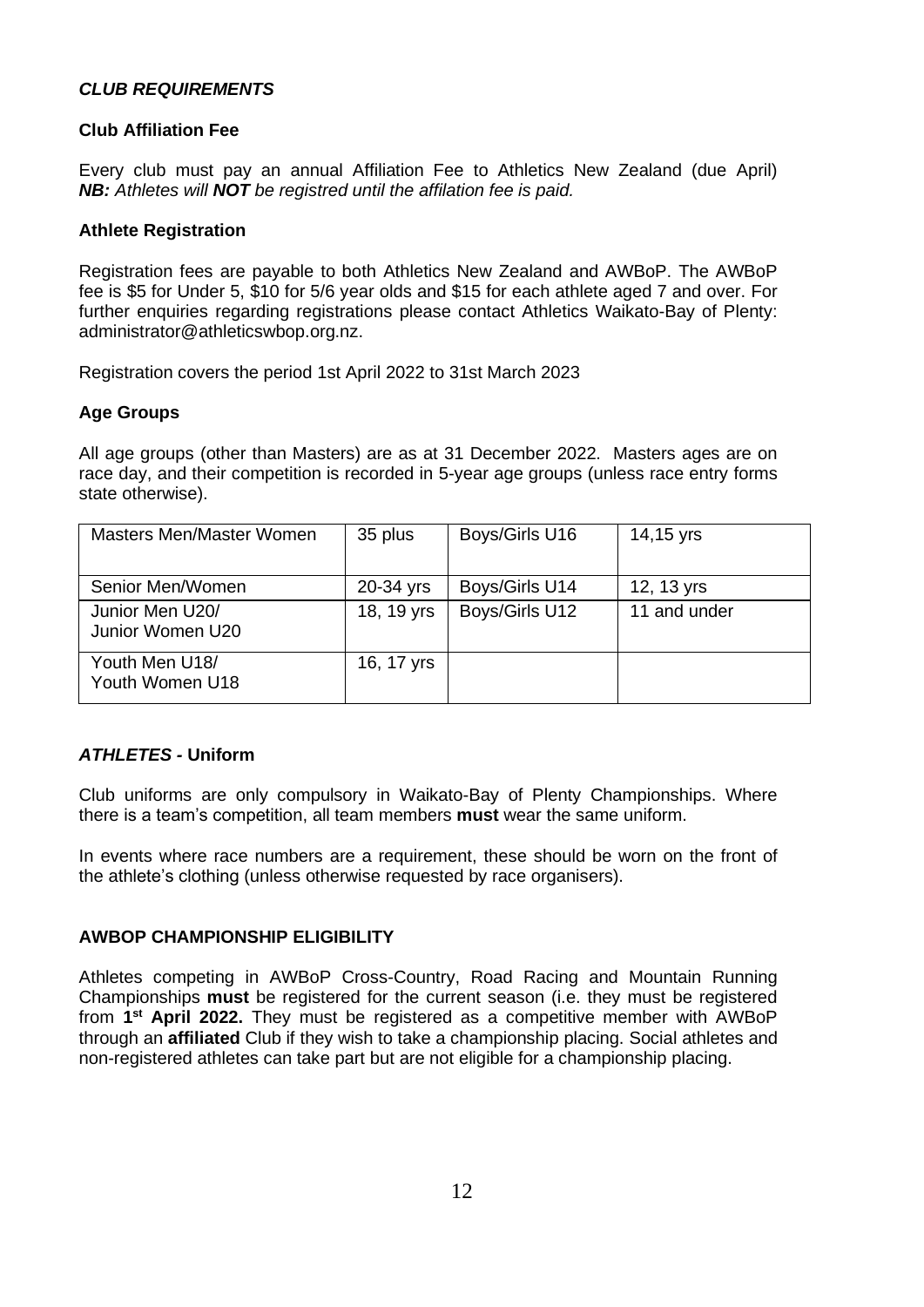## **AWBOP CROSS-COUNTRY & ROAD TEAM SELECTION POLICY**

AWBoP Selectors will monitor athlete's performances throughout the season - athletes are expected to compete regularly. Athletes who wish to be considered for National Championship teams should compete at AWBoP Cross-Country and / or Road Champs.

**Note**: Individual New Zealand Champs apply from the under 14 grade upwards, in age groups. Runners in the U14 and U16 grades **must** wear their club uniforms in their individual races. There are no teams' races in events for those grades.

Selected athletes M U18 / W U18 - through to Masters, selected to represent AWBoP for Athletics NZ Cross-Country and Road Race Championships **ARE** required to wear AWBoP Centre uniform. These uniforms (singlets) will be loaned by the Centre or can be purchased. *Athlete is to supply their own black shorts.*

#### **Athlete Subsidies for NZ Championships**

Athlete subsidies of \$50 each are available from AWBoP for those selected for the WBOP team at the Athletics NZ Road Race and Cross-Country Championships. You will only be eligible for the subsidy if you enter the relevant AWBoP Championship, i.e. to receive the subsidy for the NZ Cross Country Championships you must have entered the AWBoP Cross Country Championships.

## **Entry into individual New Zealand championships**

Athletes who wish to compete in either the cross-country or road champs (or both) must make their own entries. Entries are online only.

Entry to be made via Athletics New Zealand website [www.athletics.org.nz.](http://www.athletics.org.nz/) To enter online a credit card is needed. Each athlete will need their personal password to enter a Athletics NZ championship event, this can be obtained via the event online entry link. *AGE GRADES FOR NZ CHAMPIONSHIPS – NOTES OF EXPLANATION*

For full details see Athletics New Zealand By law C6 and C3. Age group rules are summarised as follows:

## **Out of stadia events**

An athlete to compete in either the Senior Men or Senior Women Grades shall be aged 17 years or over on the 31st December in the year of competition.

An athlete to compete in either the Junior Men (M-U20) or Junior Women (W-U20) Grades shall be aged 15, 16, 17, 18 or 19 years on the 31st December in the year of competition.

An athlete to compete in either the Youth Men (M-U18) or Youth Women (W-U18) Grades shall be aged 15, 16 or 17 years on the 31st December in the year of competition.

An athlete to compete in either the Half-marathon, Mountain Running – Senior Grade or the 20km Walks Championship shall be aged 18 years or over on the 31st December in the year of competition.

An athlete to compete in either the Marathon, 100km, 50km Walks or Trail Running Championship shall be aged 20 years or over on the 31st December in the year of competitiion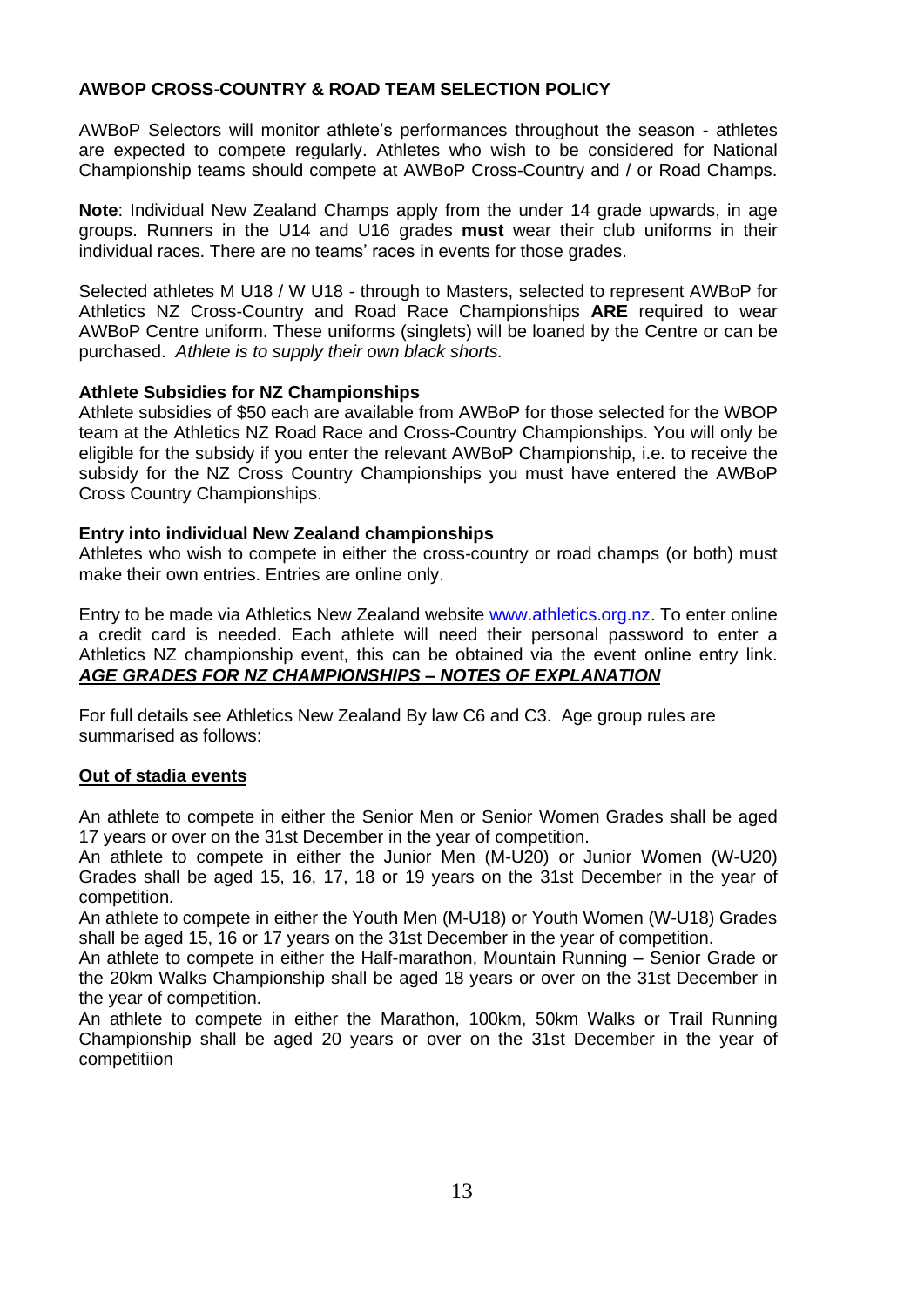## **Road Relays**

Competitors in the Junior Men and Junior Women Grades shall be aged 14, 15, 16, 17, 18 or 19 years on the 31st December in the year of the race.

Competitors in the Masters Men's grade shall be aged 40 years or over on the day of the race.

Competitors in the Masters Women's grade shall be aged 35 years or over on the day of the race.

Competitors in either the Senior Men or Senior Women Grades shall be aged 17 years or over on the 31st December in the year of the race.

## **Athlete Transfers**

If an athlete is intending to transfer from one club to another to contest national championships this must be done by 1 August 2022. Transfers must be requested by the club the athlete is joining (via registration database). Transfer approval by the athlete's former club must be confirmed before an athlete turns out for their new club. Note that an athlete can only transfer from one club to another **once** during any registration year.

## *WAIKATO-Bay of PLENTY MASTERS ATHLETICS*

Closely aligned with our sport is Waikato-BoP Masters Athletics (35 years plus) - Masters' events are held throughout the year.

For details of all their activities and for contact details check out the Centre website or *go to: <https://nzmastersathletics.org.nz/waikato-bop/>*

*The full Masters Winter Cross-Country programme is to be confirmed and will be listed at: <http://www.athleticswaikatobayofplenty.org.nz/Activities/Masters>*

#### *SCHOOL EVENTS*

Numerous School events are held throughout the Waikato Bay of Plenty with details available via Waikato Secondary School Sports [https://wsss.org.nz](https://wsss.org.nz/) and Sport Bay of Plenty [www.sportbop.co.nz.](http://www.sportbop.co.nz/) We encourage clubs to maintain contacts with the Primary School and Secondary School Sports co-ordinators to be aware of events, to assist with events, and also provide contacts for recruiting young athletes into our sport.